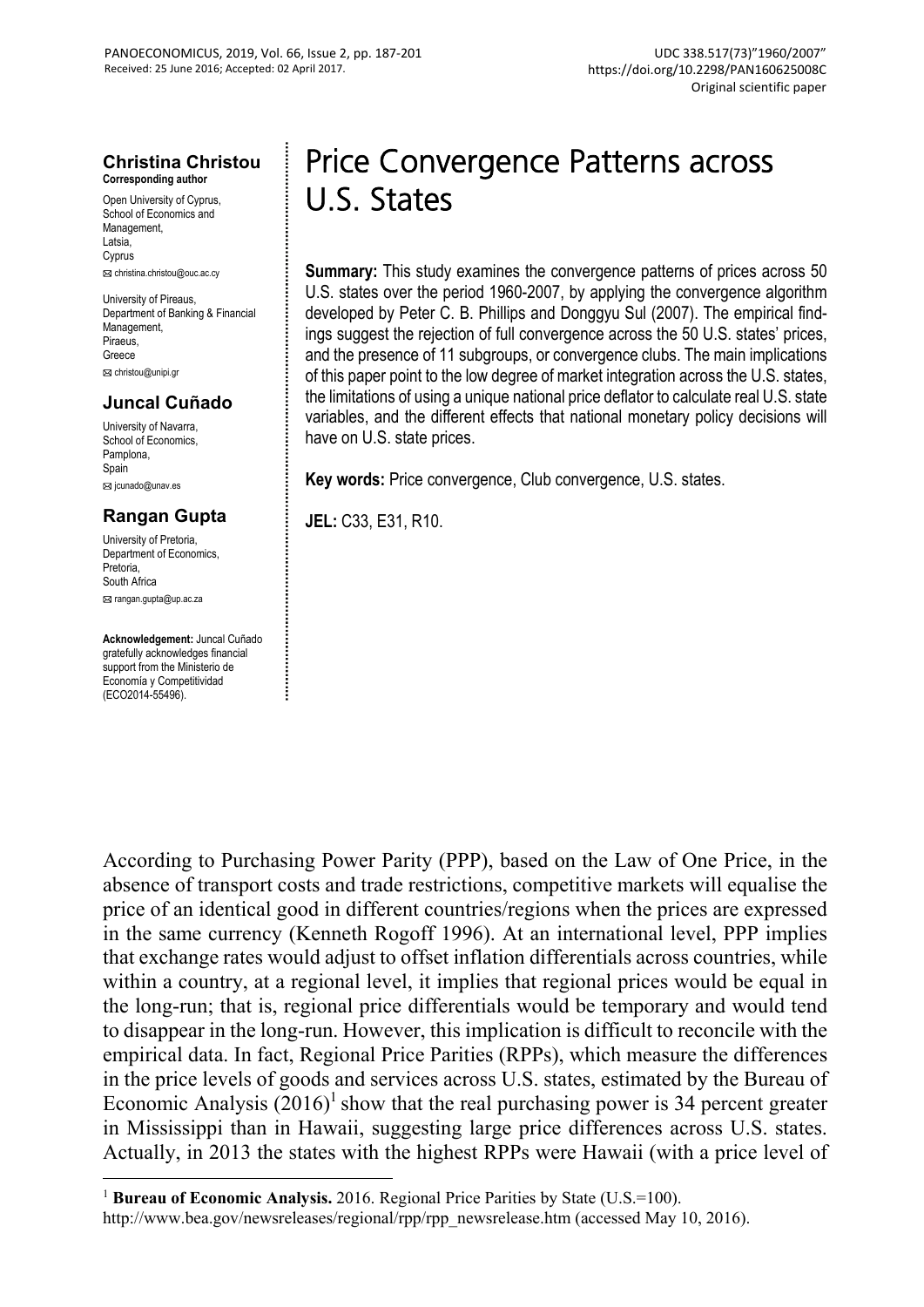116.2, compared with a national average of 100), New York (115.3), New Jersey (114.5) and California (112.3), while the states with the lowest RPPs were Mississippi (86.8), Arkansas (87.5), South Dakota (87.6), Alabama (87.7) and West Virginia (88.4). Among the states with RPPs closest to the national average price level were Vermont (100.2), Illinois (101.0), Florida (98.8) and Oregon (98.7).

In this context, the objective of this paper is to examine the convergence patterns of 50 U.S. states' prices over the period 1960-2007, by employing the convergence algorithm developed by Phillips and Sul (2007). The three main contributions of this paper are the following. First, we tested for price convergence across U.S. states. Although the price convergence across U.S. cities has been studied already in several papers (see the above-mentioned literature), price convergence across U.S. states has not been analysed yet, so that, to the best of our knowledge, this is the first paper that analyses price convergence across U.S. states. Second, based on the idea that the degree of convergence has varied over the analysed period, we tested for convergence using the nonlinear varying coefficients factor model developed by Phillips and Sul (2007), which provides the framework for modelling transitional dynamics as well as long-run behaviour. Finally, this methodology allowed us to determine endogenously the existence of different convergence clubs among the different states in the sample.

The remainder of this paper is organised as follows. Section 1 reviews the literature and Section 2 describes the econometric methodology. Section 3 presents the data and discusses the empirical results. Finally, Section 4 summarises and concludes the study.

## 1. Literature Survey

The discrepancy between the theoretical predictions and observed international data explains why PPP is one of the most studied topics in international economics (Jeffrey A. Frankel and Andrew K. Rose 1996; Yangru Wu 1996; David H. Papell 1997, 2006; Ru-Lin Chiu 2002; Chi-Young Choi 2004a). One of the main result of these studies is that, although relative prices revert to a common mean, the rate of mean reversion is quite slow, with a half-life (defined as the time required for any deviation from PPP to dissipate by one half, and commonly used to measure the speed of convergence) estimate of four or five years. Although we would expect to observe a more rapid price convergence across regions or across cities within a country than at an international level, empirical studies for the U.S. case show evidence against regional price convergence, or when convergence is found, they show that the speed of convergence in some cases can be greater than at the international level (Stephen G. Cecchetti, Nelson C. Mark, and Robert J. Sonora 2002; Hiranya K. Nath and Jayanta Sarkar 2009, 2013). There is a large body of literature that has analysed price convergence across a sample of U.S. cities, using different time series techniques (David C. Parsley and Shang-Jin Wei 1996; Cecchetti, Mark, and Sonora 2002; Phillips and Sul 2007; Syed A. Basher and Josep L. Carrion-i-Silvestre 2009, 2011; Viera Chmelarova and Nath 2009, 2010; Nath and Sarkar 2009; Ege Yazgan and Hakan Yilmazkuday 2011; Ho-Chuan Huang, Wei-Han Liu, and Chih-Chuan Yeh 2012; Young Se Kim and Jeffrey J. Rous 2012; Natalie D. Hegwood and Nath 2013). For example, Parsley and Wei (1996) analyse price convergence using a panel of 51 prices (41 tradable and 10 non-tradable goods)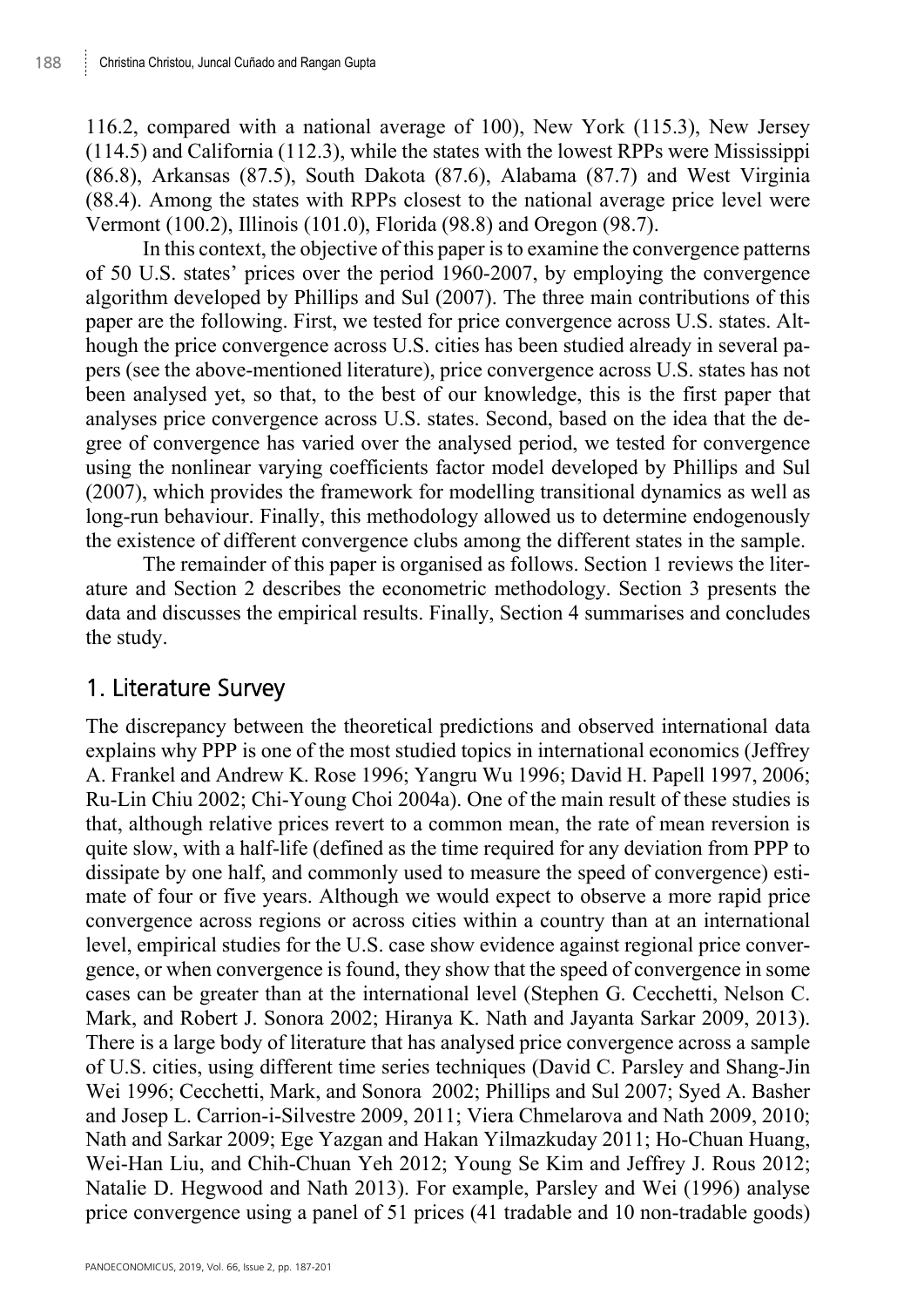from 48 U.S. cities. They find that prices of tradable goods converge quickly, while this is not the case for non-traded goods. Yazgan and Yilmazkuday (2011) extend the analysis by Parsley and Wei (1996) by analysing the bilateral price-level convergence of 48 different goods across 52 U.S. cities for a longer period, 1990:Q1-2007:Q4, and find evidence of convergence at fast rates (their estimated half-lives range from 1.37 for traded goods to 2.75 for non-traded goods).

Cecchetti, Mark, and Sonora (2002) analyse price convergence using annual consumer price indices (CPIs) in 19 major U.S. cities for the period 1918-1995 using panel unit root tests (Andrew T. Levin, Chien-Fu Lin, and Chia-Sang J. Chu 2002; Kyung So Im, M. Hashem Pesaran, and Yongcheol Shin 2003) and find that the divergence across U.S. cities is temporary, although persistent, with a half-life of nearly 9 years. The slow rate of convergence obtained in this study has been revisited in the literature, applying different techniques to the same or very similar datasets. For example, Nath and Sarkar (2009) also use CPI data for a panel of 17 U.S. cities between 1918 and 2006 and, after correcting for different sources of bias (time aggregation bias and small-sample bias), obtain estimates of half-life estimates of 7.5 years, which, although smaller than those obtained by Cecchetti, Mark, and Sonora (2002), also suggest the existence of slow price convergence rates. On the contrary, Basher and Carrion-i-Silvestre (2009, 2011) also revisit the empirical analysis by Cecchetti, Mark, and Sonora (2002), analysing price convergence among 17 U.S. cities for the period 1918- 2005, and find that, allowing for structural breaks, U.S. city price level differentials are stationary with an estimated half-life of convergence equal to between 1.5 and 2.65 years, much lower than that obtained in Cecchetti, Mark, and Sonora (2002) and Nath and Sarkar (2009). A similar result is obtained by Hegwood and Nath (2013), who analyse relative price convergence among a sample of 17 U.S. cities during the period 1918-2010 by means of applying panel unit root tests and allowing for the presence of structural breaks. Their main results suggest that when allowing for a structural break in 1985, the speed of convergence they obtain is faster than when structural breaks are not accounted for. In fact, they obtain an estimated half-life of 3.9 years.

While the previous studies investigate relative price convergence by analysing the time series properties of the city price levels relative to the national price average (they do not deal with the problem of the numeraire city), Chmelarova and Nath (2010) show that the choice of the numeraire or base city is a key factor for explaining the price convergence results and the half-life estimates. For example, when using Atlanta, Chicago or Los Angeles as the numeraire cities, the authors find evidence of price convergence and lower half-life estimates than those in Cecchetti, Mark, and Sonora (2002).

The slow rates of convergence obtained in some of the previous studies (Cecchetti, Mark, and Sonora 2002; Nath and Sarkar 2009) are interpreted by Phillips and Sul (2007) as evidence against convergence towards a unique index. They develop a time varying factor model and analyse convergence in the cost of living indices among 19 U.S. cities using annual data from 1918 to 2001, and they obtain evidence against convergence towards a unique index. On the contrary, they find evidence of three different convergence subgroups. The same methodology is used by Kim and Rous (2012), who study house price convergence in 48 U.S. states and 119 metropolitan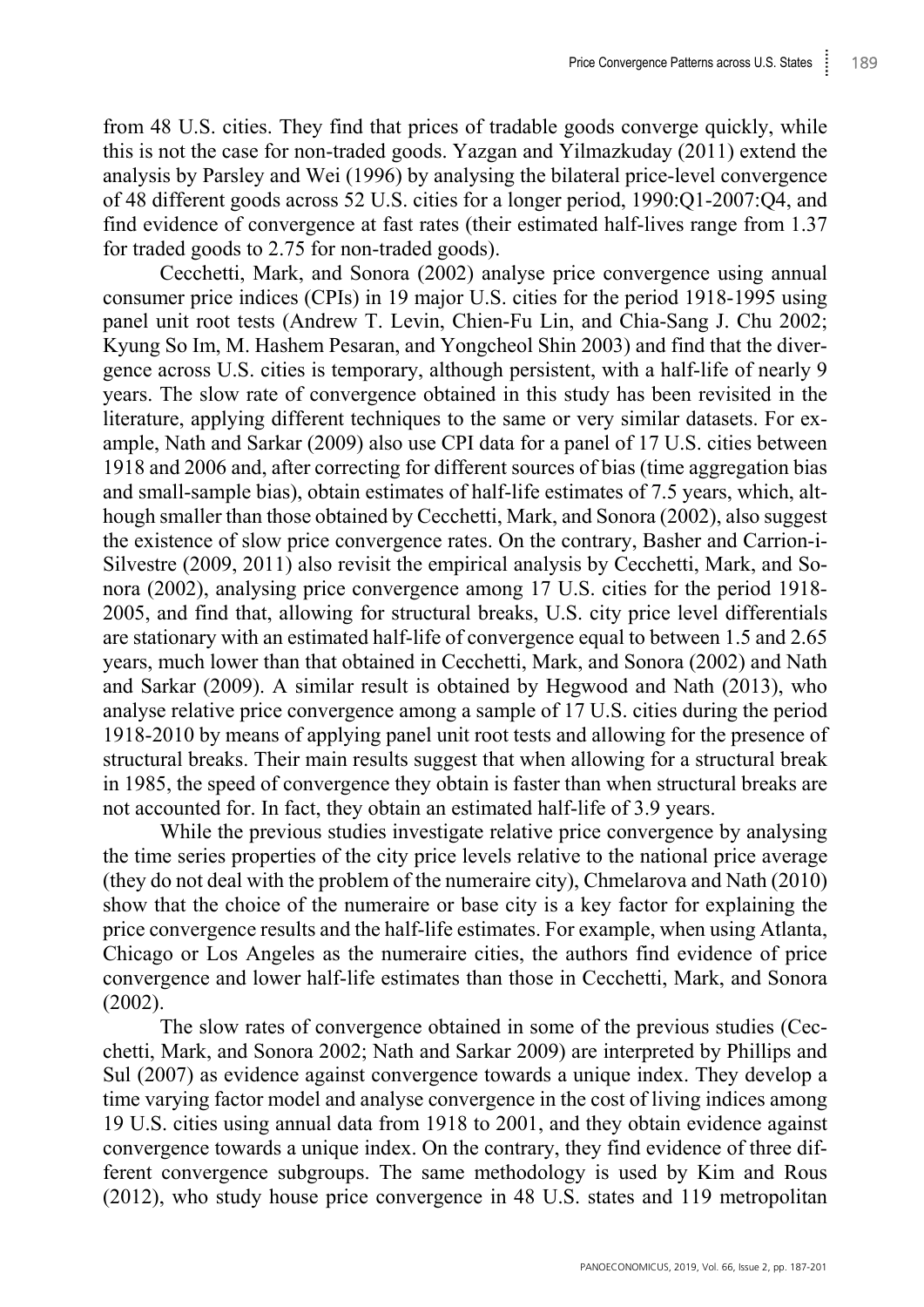areas using quarterly data from 1975:Q1 to 2009:Q2, and find that there is little evidence of overall convergence and strong evidence of multiple convergence clubs. The non-trading characteristics of the housing markets is one of the factors explaining the low evidence of convergence found when analysing house price convergence.

# 2. Econometric Methodology

In this section we outline the methodology proposed by Phillips and Sul (2007) (henceforth PS) to test for convergence in a panel of countries/states/regions and to identify convergence clubs. PS propose a new econometric approach for testing the convergence hypothesis and for identifying convergence clubs. Their method uses a nonlinear time-varying factor model and provides the framework for modelling transitional dynamics as well as long-run behaviour. Furthermore, their statistical methodology can test for convergence in economic variables other than output.

Let  $y_{it}$  denote a time series index  $i$  at time  $t$ . The new methodology adopts the following simple time-varying common-factor representation for  $y_{it}$  of country *i*:

$$
y_{it} = \delta_{it} \mu_t, \tag{1}
$$

where  $\mu_i$  is a single common component and  $\delta_i$  is a time-varying idiosyncratic element that captures the deviation of state  $i$  from the common path defined by  $\mu_i$ . Within this framework, all *N* states will converge to the steady state at some point in the future, if  $\lim_{k \to \infty} \delta_{i+k} = \delta$  for all  $i = 1, 2, ..., N$ , irrespective of whether states are near the steady state or in transition. This is important given that the paths to the steady state (or states) can differ significantly across U.S. states.

The goal of PS is to test whether economic variables  $y_{it}$ ,  $i = 1, 2, ..., N$ , tend to converge to a single steady state as  $t\rightarrow\infty$ . To this end they adopt a factor representation  $y_{it} = \delta_t \mu_t$  (Equation 1) for each economic variable in the sample. The factor  $\mu_t$  is assumed to be common among individuals (economies), while the transition dynamics are captured by the idiosyncratic components  $\delta_i$ , which are allowed to vary across time and cross section. Convergence is a dynamic process. Since  $\delta_t$  traces the transition paths, convergence can be tested by examining the temporal relative evolution of  $\delta_{it}$ . PS do not assume any parametric form for  $\mu_i$ ; they simply factor it out and concentrate on  $\delta_{it}$ .

Since we cannot directly estimate  $\delta_i$  from Equation (1), due to over-parameterization, i.e. the number of parameters is greater than the number of observations, PS assume a semiparametric form for  $\delta_{i}$ , which enables them to construct a formal test for convergence. In particular, they eliminate the common component  $\mu<sub>t</sub>$  through rescaling by the panel average:

$$
h_{tt} = \frac{y_{it}}{\frac{1}{N} \sum_{i=1}^{N} y_{it}} = \frac{\delta_{it}}{\frac{1}{N} \sum_{i=1}^{N} \delta_{it}}.
$$
 (2)

The relative measure  $h_{it}$  captures the transition path with respect to the panel average. Defining a formal econometric test of convergence as well as an algorithm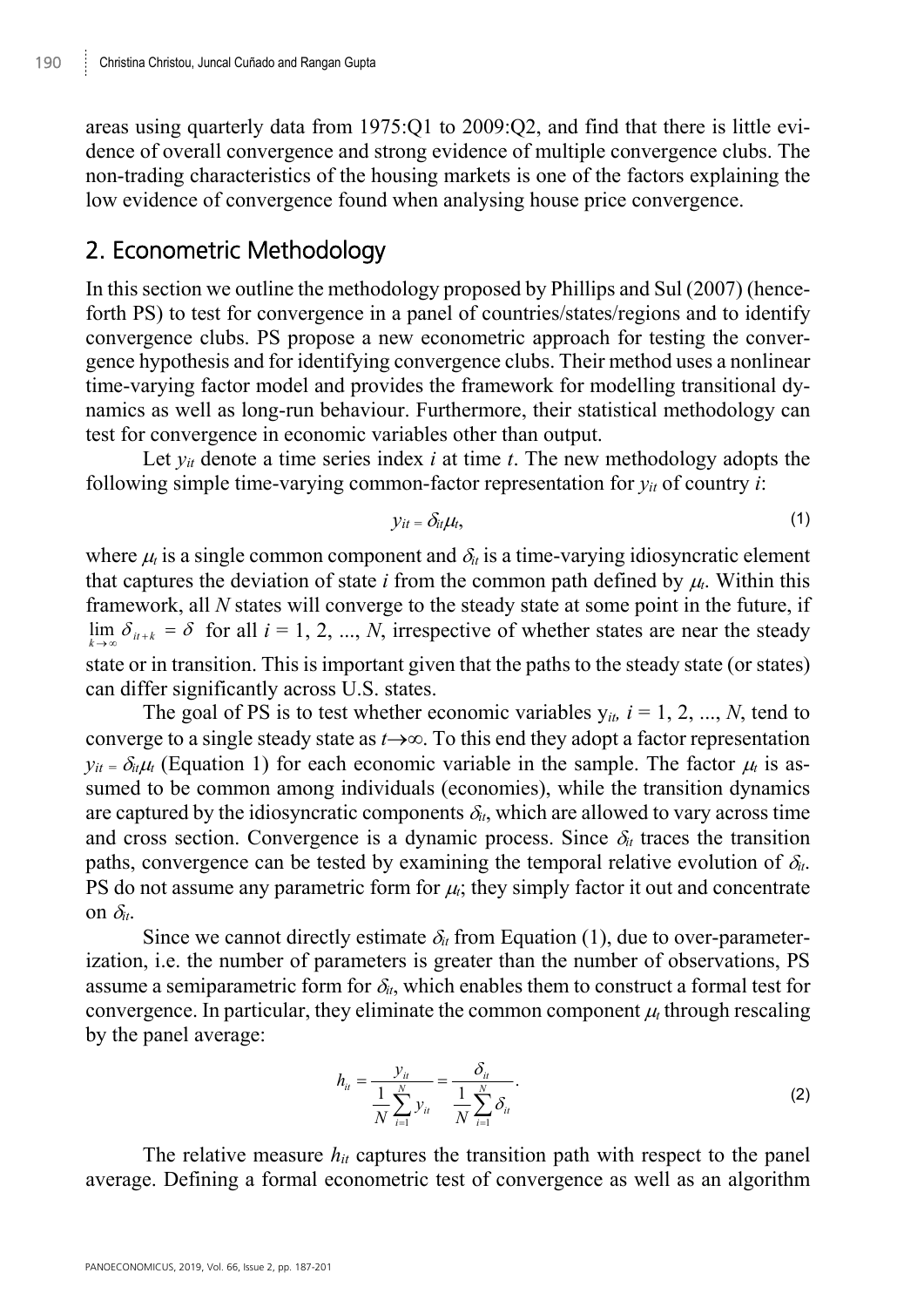for defining club convergence requires the following assumption for the semiparametric form for the time-varying coefficients  $\delta_{it}$ :

$$
\delta_{it} = \delta_i + \sigma_{it} \xi_{it},\tag{3}
$$

where  $\sigma_{ii} = \frac{\sigma_i}{L(t)t^a}$ ,  $\sigma_i > 0$ ,  $t \ge 0$ , and  $\xi_{ii}$  is weakly dependent over *t*, but is iid(0,1) over

*i*. The function  $L(t)$  (in this paper we set  $L(t) = \log t$ ) varies slowly, increasing and diverging at infinity. Under this particular form for  $\delta_{it}$ , the null hypothesis of convergence for all *i* takes the form  $H_0: \delta_i = \delta_i$   $\alpha \geq 0$ , while the alternative hypothesis of nonconvergence for some *i* takes the form  $H_A$ :  $\delta_i \neq \delta$  or  $\alpha < 0$ . PS show that we can test for the null hypothesis of convergence using the framework of the following regression (Appendix B of PS shows the analytic proof under the convergence hypothesis for this regression equation):

$$
\log\left(\frac{H_1}{H_t}\right) - 2\log L(t) = \hat{c} + \hat{b}\log t + \hat{u}_t,
$$
\n(4)

for  $t = [rT]$ ,  $[rT] + 1,...,T$ , and  $r > 0$ . Following the recommendation of PS, we set  $r =$ 0.2. Finally, only a  $(1 - r)$  fraction of the sample is used for the regression. In this regression,  $H_t = \frac{1}{N} \sum_{i=1}^{N} (h_{it} H_t = \frac{1}{N} \sum_{i=1}^{N} (h_{it} - 1)^2$  and  $\hat{b} = 2\hat{\alpha}$ , where  $h_{it}$  is defined in Equation (2) and  $\hat{\alpha}$ is the least squares estimate of *α*. Under the null hypothesis of convergence, the dependent variable diverges whether  $\alpha > 0$  or  $\alpha = 0$ . In this case, we can test the convergence hypothesis by a *t*-test of the inequality  $\alpha \ge 0$ . The *t*-test statistic follows the standard normal distribution asymptotically and is constructed using a heteroskedasticity and autocorrelation consistent standard error. PS call the one-sided *t*-test, which is based on  $t_i$ , the log *t* test due to the presence of the log *t* regressor in Equation (4). The null hypothesis of convergence is rejected at the 5% level if the log *t* test is less than -1.65.

The empirical convergence literature also deals with the possible existence of multiple equilibriums. In this case, rejection of the null hypothesis, that all states in the sample converge, does not imply the absence of convergence clubs in the panel. In this study we implement the club convergence and clustering procedure proposed by PS, which can be summarised as follows: (1) order the *N* countries with respect to the lastperiod value of the time series; (2) form all possible core (club) groups  $C_k$  by selecting the first *k* highest states, with  $k = 2, 3, ..., N$ , then test for convergence using the log *tk* test within each subgroup of size *k*; finally, define the core club *C\** of size *k*\* as the club for which the maximum computed  $\log t_k$ <sup>\*</sup> statistic occurs, given that the  $\log t_k$ statistic supports the convergence hypothesis; (3) from the remaining *N-k\** states, add one state at a time to the core club *C*\*, and test for convergence through the log *t* test. If the test strongly supports the convergence hypothesis (log  $t \ge 0$ ), then add the state to the group *C*\*. Find all countries that, according to the log *t* test, converge to the same steady state as the core group *C*\*; these states, together with the states of the core group *C*\*, form the first convergence club in the panel; (4) then, for the remaining states (if any), repeat the procedure described in steps 1-3 to determine the next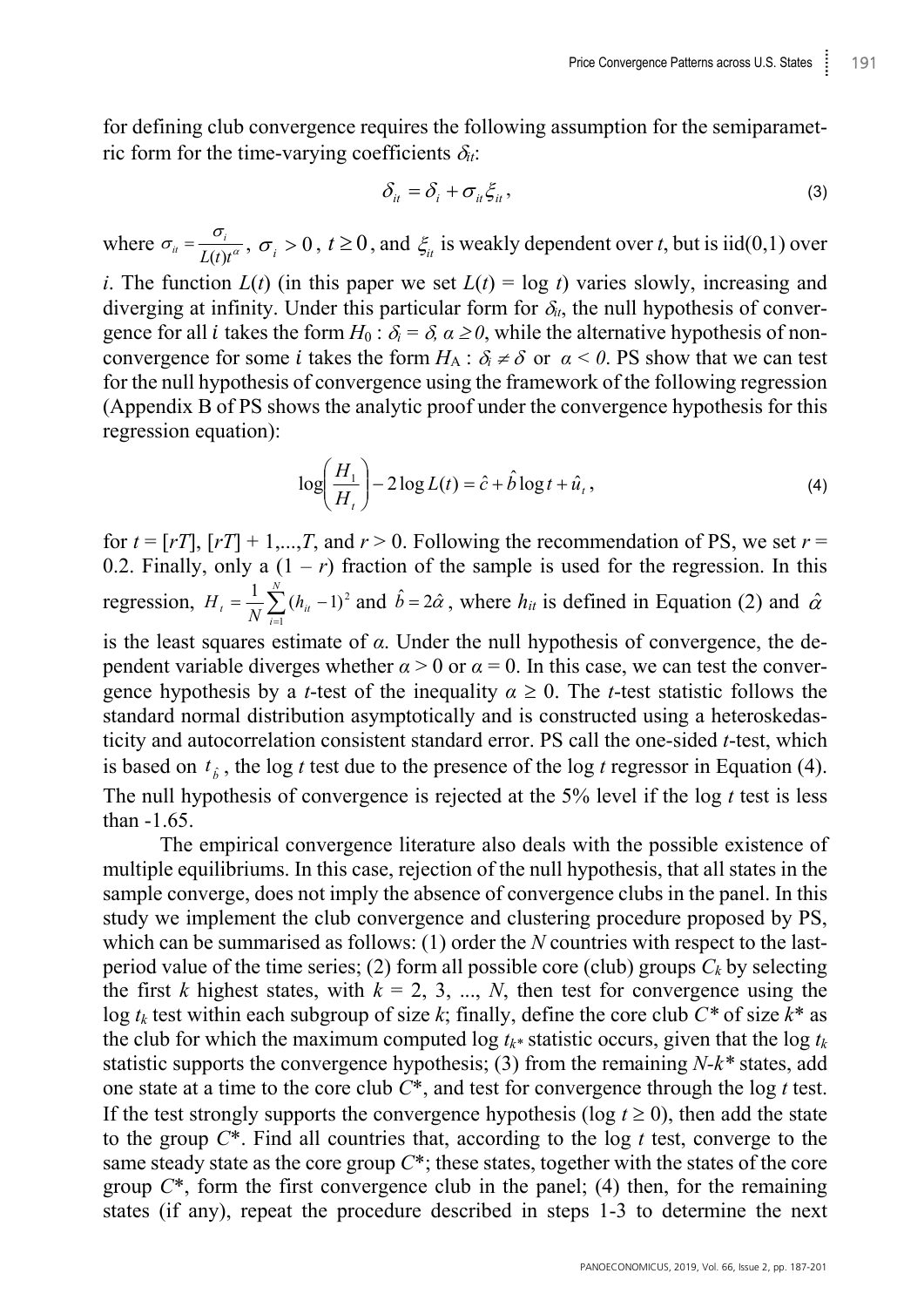convergence club, if one exists. Finally, terminate the procedure when the remaining economies fail to converge. However, since the sieve criterion (log  $t \ge 0$ ) set in step 3 is highly conservative, the club convergence and clustering procedure tends to find more clubs than the true number. In order to avoid such overestimation, PS suggest running log*t* test regressions across the subgroups to provide support for merging clubs into larger clubs.

# 3. Data and Empirical Results

### 3.1 Data

We collected annual observations of a cost of living index (COL index) for the 50 U.S. states for the period 1960-2007 (the median cost of living for 2007 was 100, the average index value for the two "middle states", New Mexico and Wyoming), developed first by William D. Berry, Richard C. Fording, and Russel L. Hanson (2000, 2009) and available through the IQSS data archive (Harvard Dataverse 2016)<sup>2</sup>. As explained in Berry, Fording, and Hanson (2000), the COL index uses the family budgets corresponding to an intermediate standard of living, calculated by the Bureau of Labor Statistics (BLS), which are comparable across space and time. The family budgets tally the costs of food, housing, transportation, clothing, personal items, medical care, and taxes for an urban family of four (see BLS 1976). The authors have assessed the quality and reliability of the state COL index, and conclude that there is strong evidence for the validity of this index.

Table 1 reports the basic statistics of state price levels for each of the 50 U.S. states. The highest average price levels correspond to Connecticut, Hawaii and Massachusetts, while the lowest average prices are those of Montana, West Virginia and Arkansas. This data shows that, on average, real purchasing power in Montana has been 41 percent greater than in Connecticut. Furthermore, the highest price level was observed in Hawaii, and the lowest price level was observed in Montana.

|             | Mean  | St. dev. | Min   | Max    |
|-------------|-------|----------|-------|--------|
| Alabama     | 42.42 | 26.01    | 8.00  | 90.38  |
| Alaska      | 50.98 | 28.20    | 13.94 | 109.44 |
| Arizona     | 45.94 | 27.42    | 10.89 | 101.53 |
| Arkansas    | 42.13 | 25.40    | 8.00  | 88.55  |
| California  | 50.82 | 32.61    | 10.20 | 119.41 |
| Colorado    | 48.29 | 29.86    | 11.30 | 112.15 |
| Connecticut | 58.92 | 34.61    | 14.75 | 124.92 |
| Delaware    | 48.61 | 27.50    | 13.79 | 100.41 |
| Florida     | 43.88 | 26.43    | 9.28  | 93.08  |
| Georgia     | 43.76 | 26.94    | 8.35  | 93.99  |
| Hawaii      | 57.83 | 35.52    | 13.15 | 135.11 |

#### **Table 1** Descriptive Statistics

<sup>2</sup> **Harvard Dataverse.** 2016. http://dvn.iq.harvard.edu/dvn/ (accessed May 15, 2016).

 $\overline{a}$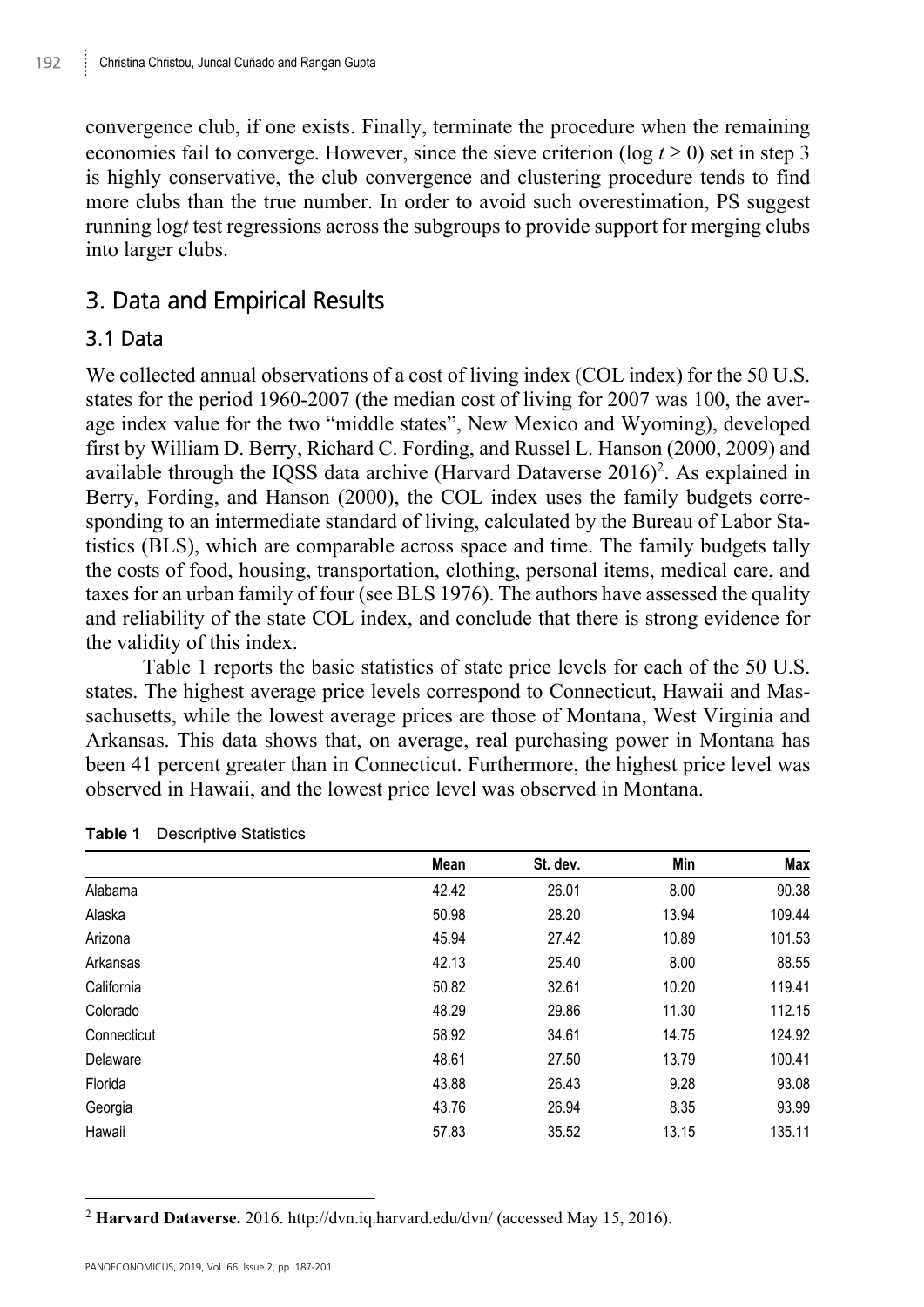| Idaho          | 45.57 | 26.85 | 10.89 | 99.62  |
|----------------|-------|-------|-------|--------|
| Illinois       | 49.91 | 29.52 | 11.79 | 103.13 |
| Indiana        | 47.80 | 28.10 | 11.24 | 98.06  |
| lowa           | 48.03 | 27.67 | 11.37 | 97.43  |
| Kansas         | 48.37 | 27.85 | 11.63 | 97.86  |
| Kentucky       | 42.61 | 25.84 | 8.33  | 90.53  |
| Louisiana      | 42.88 | 25.76 | 8.66  | 90.77  |
| Maine          | 52.75 | 30.80 | 12.92 | 110.96 |
| Maryland       | 47.89 | 28.52 | 10.72 | 101.61 |
| Massachusetts  | 56.97 | 35.08 | 13.15 | 127.35 |
| Michigan       | 48.53 | 28.88 | 11.15 | 100.67 |
| Missouri       | 50.11 | 29.47 | 11.55 | 102.99 |
| Montana        | 41.79 | 25.32 | 7.27  | 88.10  |
| Nebraska       | 47.91 | 28.05 | 11.42 | 97.65  |
| Nevada         | 45.66 | 26.53 | 11.34 | 98.87  |
| New Hampshire  | 48.84 | 28.03 | 12.20 | 98.88  |
| New Jersey     | 49.60 | 27.92 | 14.36 | 107.66 |
| New Mexico     | 56.12 | 32.71 | 14.08 | 118.40 |
| New York       | 57.06 | 34.35 | 13.42 | 124.28 |
| North Carolina | 45.28 | 27.14 | 10.65 | 99.76  |
| North Dakota   | 54.22 | 32.96 | 12.57 | 119.18 |
| Ohio           | 43.31 | 26.91 | 7.92  | 93.60  |
| Oklahoma       | 49.06 | 27.57 | 11.67 | 97.87  |
| South Carolina | 48.07 | 28.46 | 11.10 | 98.90  |
| South Dakota   | 42.65 | 25.06 | 9.36  | 88.57  |
| Tennessee      | 47.10 | 28.94 | 11.00 | 108.64 |
| Texas          | 50.52 | 30.23 | 11.47 | 109.05 |
| Utah           | 56.17 | 32.68 | 14.16 | 118.32 |
| Vermont        | 43.06 | 26.36 | 7.93  | 91.79  |
| Virginia       | 48.73 | 27.85 | 12.21 | 98.22  |
| Washington     | 42.93 | 26.29 | 8.12  | 91.49  |
| West Virginia  | 42.03 | 25.58 | 8.22  | 88.96  |
| Wisconsin      | 46.81 | 28.52 | 11.16 | 107.24 |
| Wyoming        | 54.42 | 31.23 | 13.99 | 114.50 |

**Source:** Authors' calculations.

### 3.2 Empirical Results

It is well known that using consumer price indices (CPI) for testing convergence may lead to misleading evidence of convergence due to the base year problem in CPI time series. To solve this problem, we followed the suggestion of Phillips and Sul (2007): for each one of the time series we took the first observation in our sample as the base year and discarded the first 20% of the observations.

Table 2 reports the results of applying the PS convergence and clustering procedure. The first row of Panel A reports the result for the test of the hypothesis that all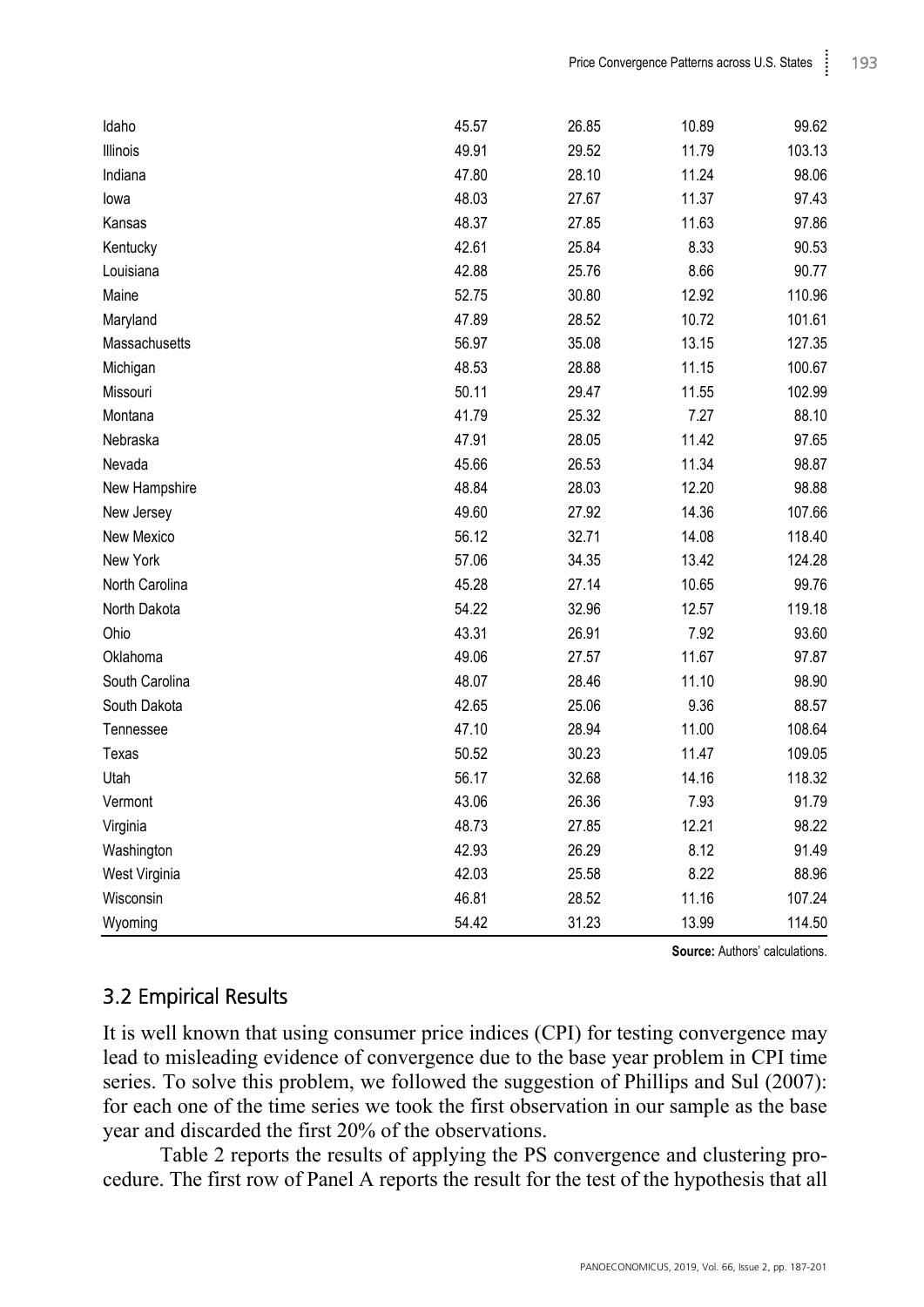countries converge to a single steady state; the convergence hypothesis is rejected at any reasonably levels of significance.

| Subgroup                  | <b>States</b>                                                                                                                                                                                                                                                                                                                                                                                                                                                                                                                                                 | t-statistic  | b coefficient |
|---------------------------|---------------------------------------------------------------------------------------------------------------------------------------------------------------------------------------------------------------------------------------------------------------------------------------------------------------------------------------------------------------------------------------------------------------------------------------------------------------------------------------------------------------------------------------------------------------|--------------|---------------|
|                           | Panel A: club convergence                                                                                                                                                                                                                                                                                                                                                                                                                                                                                                                                     |              |               |
| Full sample               | Alabama, Alaska, Arizona, Arkansas, California, Colorado, Connecticut,<br>Delaware, Florida, Georgia, Hawaii, Idaho, Illinois, Indiana, Iowa, Kansas,<br>Kentucky, Louisiana, Maine, Maryland, Massachusetts, Michigan, Minnesota,<br>Mississippi, Missouri, Montana, Nebraska, Nevada, New Hampshire, New<br>Jersey, New Mexico, New York, North Carolina, North Dakota, Ohio,<br>Oklahoma, Oregon, Pennsylvania, Rhode Island, South Carolina, South<br>Dakota, Tennessee, Texas, Utah, Vermont, Virginia, Washington, West<br>Virginia, Wisconsin, Wyoming | $-14.742***$ | $-0.914$      |
| 1 <sup>st</sup> subgroup  | Alabama, Georgia, Mississippi, North Carolina, South Carolina, Tennessee                                                                                                                                                                                                                                                                                                                                                                                                                                                                                      | $-0.809$     | $-0.026$      |
| 2 <sup>nd</sup> subgroup  | Arkansas, California, Texas                                                                                                                                                                                                                                                                                                                                                                                                                                                                                                                                   | 0.821        | 0.050         |
| 3rd subgroup              | Louisiana, Virginia                                                                                                                                                                                                                                                                                                                                                                                                                                                                                                                                           | 1.192        | 0.174         |
| 4 <sup>th</sup> subgroup  | Florida, Washington, West Virginia                                                                                                                                                                                                                                                                                                                                                                                                                                                                                                                            | 0.725        | 0.123         |
| 5 <sup>th</sup> subgroup  | Arizona, Colorado, Maryland, New Mexico, Oklahoma, Oregon, Utah                                                                                                                                                                                                                                                                                                                                                                                                                                                                                               | $-0.752$     | $-0.079$      |
| 6 <sup>th</sup> subgroup  | Idaho, Massachusetts, Michigan, Pennsylvania                                                                                                                                                                                                                                                                                                                                                                                                                                                                                                                  | 2.828        | 0.147         |
| 7 <sup>th</sup> subgroup  | Hawaii, Illinois, Indiana, Iowa, Kansas, Minnesota, Missouri, New York, Ohio,<br>Wisconsin                                                                                                                                                                                                                                                                                                                                                                                                                                                                    | $-0.667$     | $-0.037$      |
| 8 <sup>th</sup> subgroup  | Maine, Montana, Nebraska, New Jersey, North Dakota, South Dakota                                                                                                                                                                                                                                                                                                                                                                                                                                                                                              | 1.066        | 0.364         |
| 9 <sup>th</sup> subgroup  | New Hampshire, Rhode Island                                                                                                                                                                                                                                                                                                                                                                                                                                                                                                                                   | $-0.307$     | $-0.061$      |
| 10 <sup>th</sup> subgroup | Connecticut, Delaware, Vermont, Wyoming                                                                                                                                                                                                                                                                                                                                                                                                                                                                                                                       | 1.007        | 0.031         |
| 11 <sup>th</sup> subgroup | Alaska, Nevada                                                                                                                                                                                                                                                                                                                                                                                                                                                                                                                                                | 25.367       | 1.098         |
| Non-converaina            | Kentucky                                                                                                                                                                                                                                                                                                                                                                                                                                                                                                                                                      |              |               |

#### **Table 2** Club Convergence Results

#### **Panel B: subgroup merging**

| $1st$ subgroup + $2nd$ subgroup                       | $-9.606***$  | $-0.163$ |
|-------------------------------------------------------|--------------|----------|
| $2nd$ subgroup + $3rd$ subgroup                       | $-2.367***$  | $-0.085$ |
| $3rd$ subgroup + $4th$ subgroup                       | $-3.687***$  | $-0.247$ |
| $4th$ subgroup + $5th$ subgroup                       | $-4.442***$  | $-0.328$ |
| $5th$ subgroup + $6th$ subgroup                       | $-2.340***$  | $-0.292$ |
| $6th$ subgroup + $7th$ subgroup                       | $-2.537***$  | $-0.122$ |
| $7th$ subgroup + $8th$ subgroup                       | $-52.532***$ | $-0.926$ |
| $8th$ subgroup + $9th$ subgroup                       | $-5.953***$  | $-0.362$ |
| $9th$ subgroup + 10 <sup>th</sup> subgroup            | $-8.494***$  | $-0.330$ |
| 10 <sup>th</sup> subgroup + 11 <sup>th</sup> subgroup | $-5.083***$  | $-0.284$ |
| $11th$ subgroup + non-converging country              | $-29.869***$ | $-1.056$ |

**Notes:** \*, \*\*, \*\*\* denote the rejection of the null hypothesis of convergence at the 10%, 5% and 1% significance levels, respectively.

**Source:** Authors' calculations.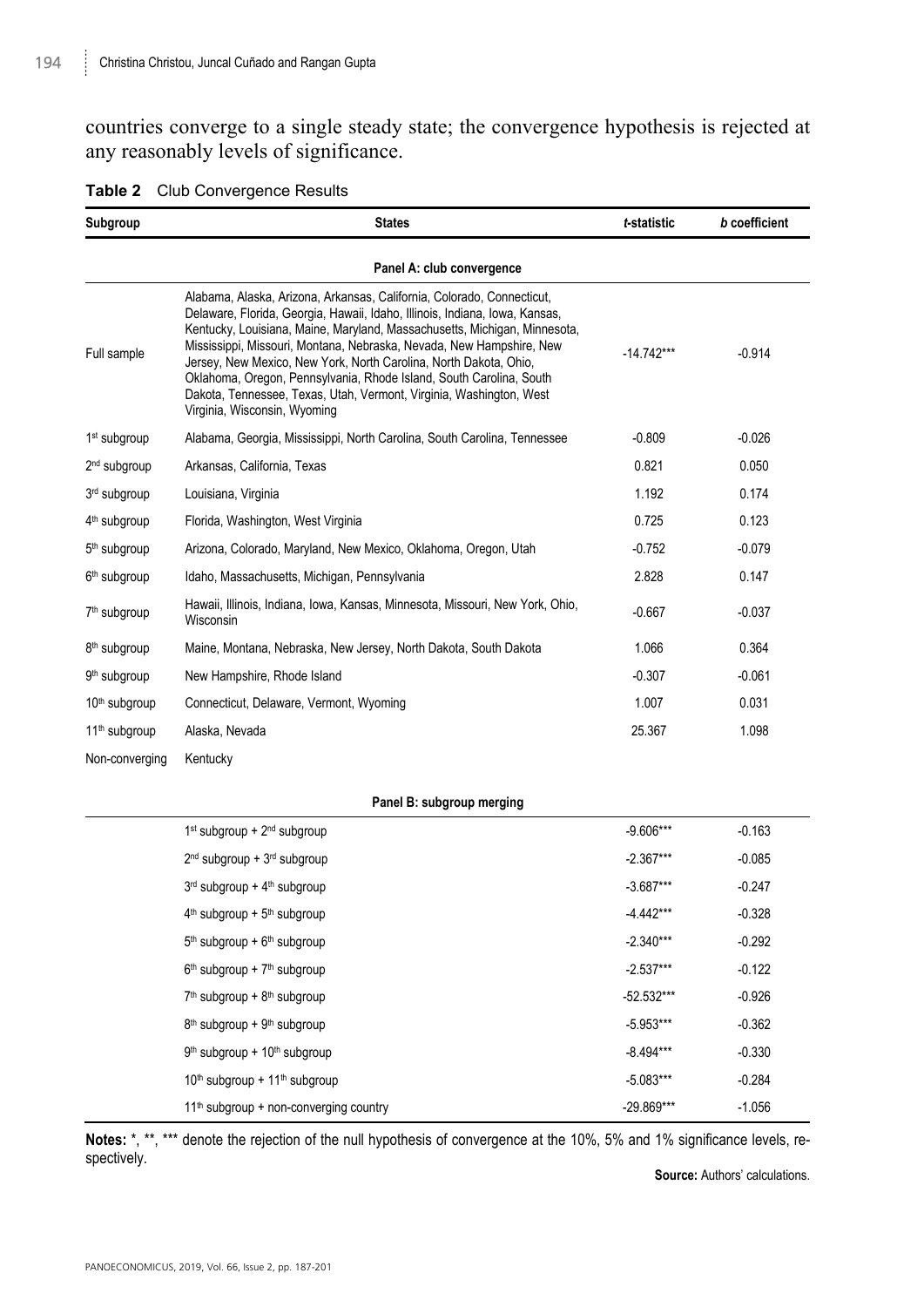The remaining rows of Panel A show the results obtained from a direct application of the clustering algorithm described above. The algorithm classifies the U.S. states into 11 subgroups (clubs), with Alabama, Georgia, Mississippi, North Carolina, South Carolina and Tennessee in the first; Arkansas, California and Texas in the second; Louisiana and Virginia in the third; Florida, Washington and West Virginia in the fourth; Arizona, Colorado, Maryland, New Mexico, Oklahoma, Oregon and Utah in the fifth; Idaho, Massachusetts, Michigan and Pennsylvania in the sixth; Hawaii, Illinois, Indiana, Iowa, Kansas, Minnesota, Missouri, New York, Ohio and Wisconsin in the seventh; Maine, Montana, Nebraska, New Jersey, North Dakota and South Dakota in the eighth; New Hampshire and Rhode Island in the ninth; Connecticut, Delaware, Vermont and Wyoming in the tenth; and finally, Alaska and Nevada in the eleventh. According to the PS algorithm, Kentucky is the only state that fails to converge to any of the existing steady states.

Panel B reports the results of the test conducted to determine whether any of the original subgroups reported in Panel A can be merged to form larger convergence clubs. These results clearly suggest that no merging can take place. Since no further merging seems possible, we accept the result from the PS clustering procedure reported in Panel A of Table 2.

### 3.3 Convergence among Housing Prices

In order to better understand the lack of price convergence across U.S. states, this subsection analyses housing prices, which are considered to be one of the most significant determinants of geographical differences in the cost of living. For this purpose, we used seasonally adjusted quarterly data for the period 1975:Q1 to 2016:Q3, and applied the same methodology used in the previous section. The data we used, obtained from the Federal Housing Finance Agency (FHFA  $2016$ <sup>3</sup>, is the All Transactions Index, which adds prices from appraisal data to sales transactions from mortgage data.

At this stage it is important to explain why we could expect convergence in house prices across the U.S. states, even when housing is a non-tradable good. Two houses in two different locations are believed to be sold within the same market if house prices in one location impose a competitive constraint on house prices in the other location (Massimo Motta 2004; Dennis W. Carlton and Jeffrey M. Perloff 2005). In the long-run, given this competitive constraint, it is unreasonable to expect that house prices in different states will diverge indefinitely. However, if the prices do tend to diverge, we can conclude that the different housing markets operate as mutually independent local markets and that their prices should diverge. In light of this discussion, two questions arise. First, do the heterogeneity and spatial fixity of houses – implying non-tradability – not undermine the basis of arbitrage among the different geographical regions, leading to separate housing markets? The answer to this is that, even though houses are heterogeneous, they all provide an unobservable and non-tradable commodity called a "housing service"; therefore one can ignore the physical

 $\overline{a}$ 

<sup>3</sup> **Federal Housing Finance Agency (FHFA).** 2016. Datasets.

https://www.fhfa.gov/DataTools/Downloads/Pages/House-Price-Index.aspx (accessed December 15, 2016).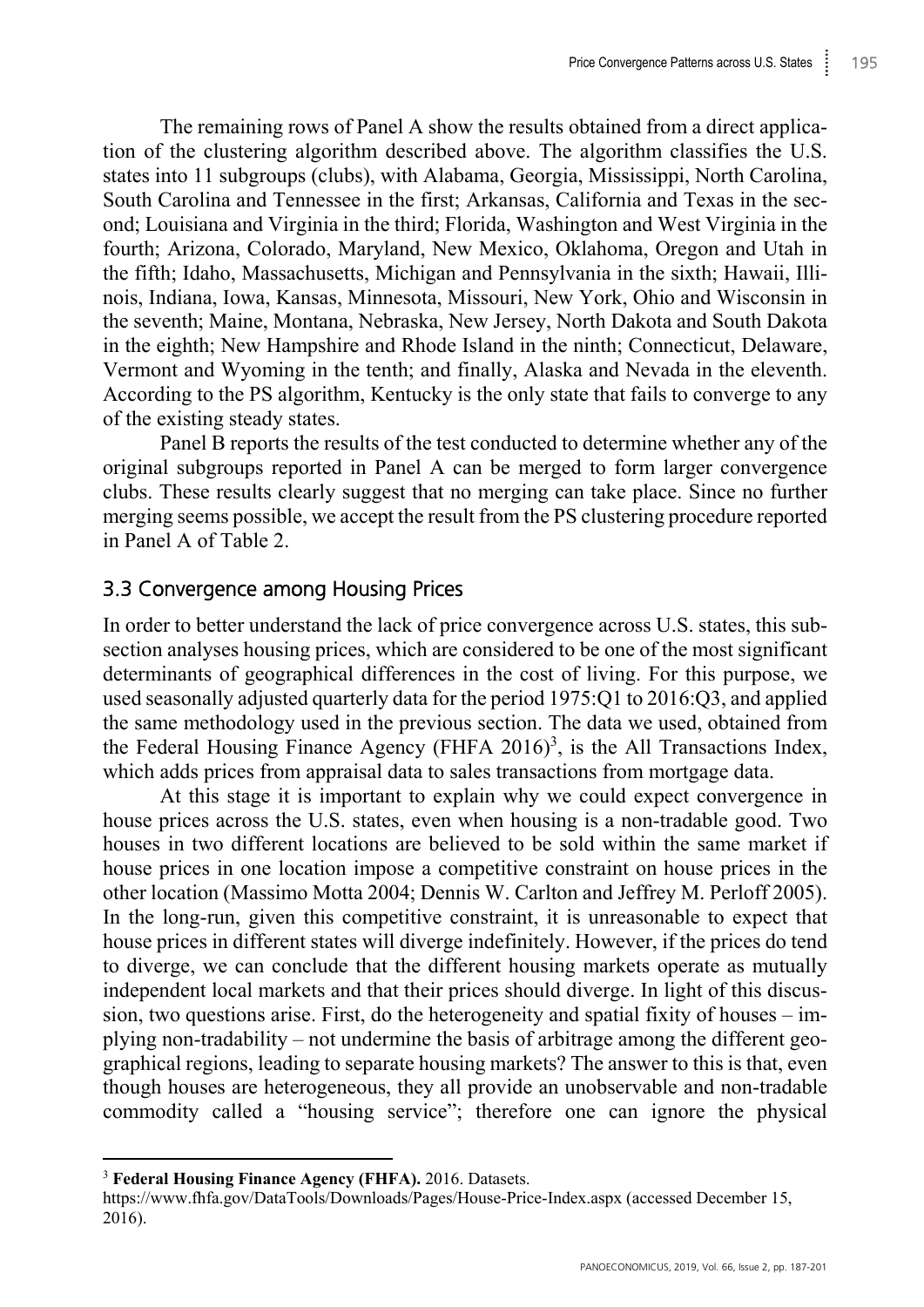heterogeneity (Lawrence B. Smith, Kenneth T. Rosen, and George Fallis 1988). Given that houses are non-tradable, a second question that arises is: why would one expect prices of such non-tradable services to converge across geographical areas? As Philippe Burger and Lizelle Janse Van Rensurg (2008) indicate, the housing market is comprised of institutional and wealthy individual investors who often have investments in more than one property, which are utilised to earn rental income and capital appreciation. Understandably, this is an attempt to reduce risk or to balance risk and return. Given this, if property prices in one area diverge too far from those in another location, an arbitrage opportunity will arise (William Nelson Goetzmann 1993; Joaquim J. Montezuma 2004).

Table 3 reports the results of applying the PS convergence and clustering procedure. As in the previous table, the first row of Panel A reports the result of testing the hypothesis that all prices converge to a single steady state, and suggests that the convergence hypothesis is rejected at any reasonably level of significance. The remaining rows of Panel A suggest the existence of 7 subgroups (clubs), with California, Hawaii, Massachusetts, New Jersey, Oregon and Washington in the first; Colorado, Connecticut, Maine, Maryland, Montana, New Hampshire, New York, Rhode Island, Utah, Vermont and Virginia in the second; Arizona, Illinois, Minnesota, New Mexico, Pennsylvania, Wisconsin and Wyoming in the third; Alaska, Delaware, Idaho, Iowa, Kentucky, Louisiana, Missouri, Nebraska, North Carolina, North Dakota, Oklahoma, South Carolina, South Dakota, Tennessee and Texas in the fourth; Florida, Michigan and Nevada in the sixth; and Alabama, Arkansas, Indiana, Kansas and Ohio in the seventh. According to the PS algorithm, Georgia is the only state that fails to converge to any of the existing steady states.

| Subgroup                 | <b>States</b>                                                                                                                                                                                                                                                                                                                                                                                                                                                                                                                                                 | t-statistic   | b coefficient |
|--------------------------|---------------------------------------------------------------------------------------------------------------------------------------------------------------------------------------------------------------------------------------------------------------------------------------------------------------------------------------------------------------------------------------------------------------------------------------------------------------------------------------------------------------------------------------------------------------|---------------|---------------|
|                          | Panel A: club convergence                                                                                                                                                                                                                                                                                                                                                                                                                                                                                                                                     |               |               |
| Full sample              | Alabama, Alaska, Arizona, Arkansas, California, Colorado, Connecticut,<br>Delaware, Florida, Georgia, Hawaii, Idaho, Illinois, Indiana, Iowa, Kansas,<br>Kentucky, Louisiana, Maine, Maryland, Massachusetts, Michigan, Minnesota,<br>Mississippi, Missouri, Montana, Nebraska, Nevada, New Hampshire, New<br>Jersey, New Mexico, New York, North Carolina, North Dakota, Ohio,<br>Oklahoma, Oregon, Pennsylvania, Rhode Island, South Carolina, South<br>Dakota, Tennessee, Texas, Utah, Vermont, Virginia, Washington, West<br>Virginia, Wisconsin, Wyoming | $-107.967***$ | $-1.125$      |
| 1 <sup>st</sup> subgroup | California, Hawaii, Massachusetts, New Jersey, Oregon, Washington                                                                                                                                                                                                                                                                                                                                                                                                                                                                                             | 10.700        | 0.081         |
| 2 <sup>nd</sup> subgroup | Colorado, Connecticut, Maine, Maryland, Montana, New Hampshire, New<br>York, Rhode Island, Utah, Vermont, Virginia                                                                                                                                                                                                                                                                                                                                                                                                                                            | 3.207         | 0.434         |
| 3 <sup>rd</sup> subgroup | Arizona, Illinois, Minnesota, New Mexico, Pennsylvania, Wisconsin, Wyoming                                                                                                                                                                                                                                                                                                                                                                                                                                                                                    | 3.558         | 0.092         |
| 4 <sup>th</sup> subgroup | Alaska, Delaware, Idaho, Iowa, Kentucky, Louisiana, Missouri, Nebraska,<br>North Carolina, North Dakota, Oklahoma, South Carolina, South Dakota,<br>Tennessee, Texas                                                                                                                                                                                                                                                                                                                                                                                          | 5.654         | 0.193         |
| 5 <sup>th</sup> subgroup | Florida, Michigan, Nevada                                                                                                                                                                                                                                                                                                                                                                                                                                                                                                                                     | 0.691         | 0.029         |
| 6 <sup>th</sup> subgroup | Alabama, Arkansas, Indiana, Kansas, Ohio                                                                                                                                                                                                                                                                                                                                                                                                                                                                                                                      | 3.729         | 0.225         |
| 7 <sup>th</sup> subgroup | Mississippi, West Virginia                                                                                                                                                                                                                                                                                                                                                                                                                                                                                                                                    | 4.396         | 0.300         |

**Table 3** Club Convergence Results in Housing Prices (Quarterly, Seasonally Adjusted Data)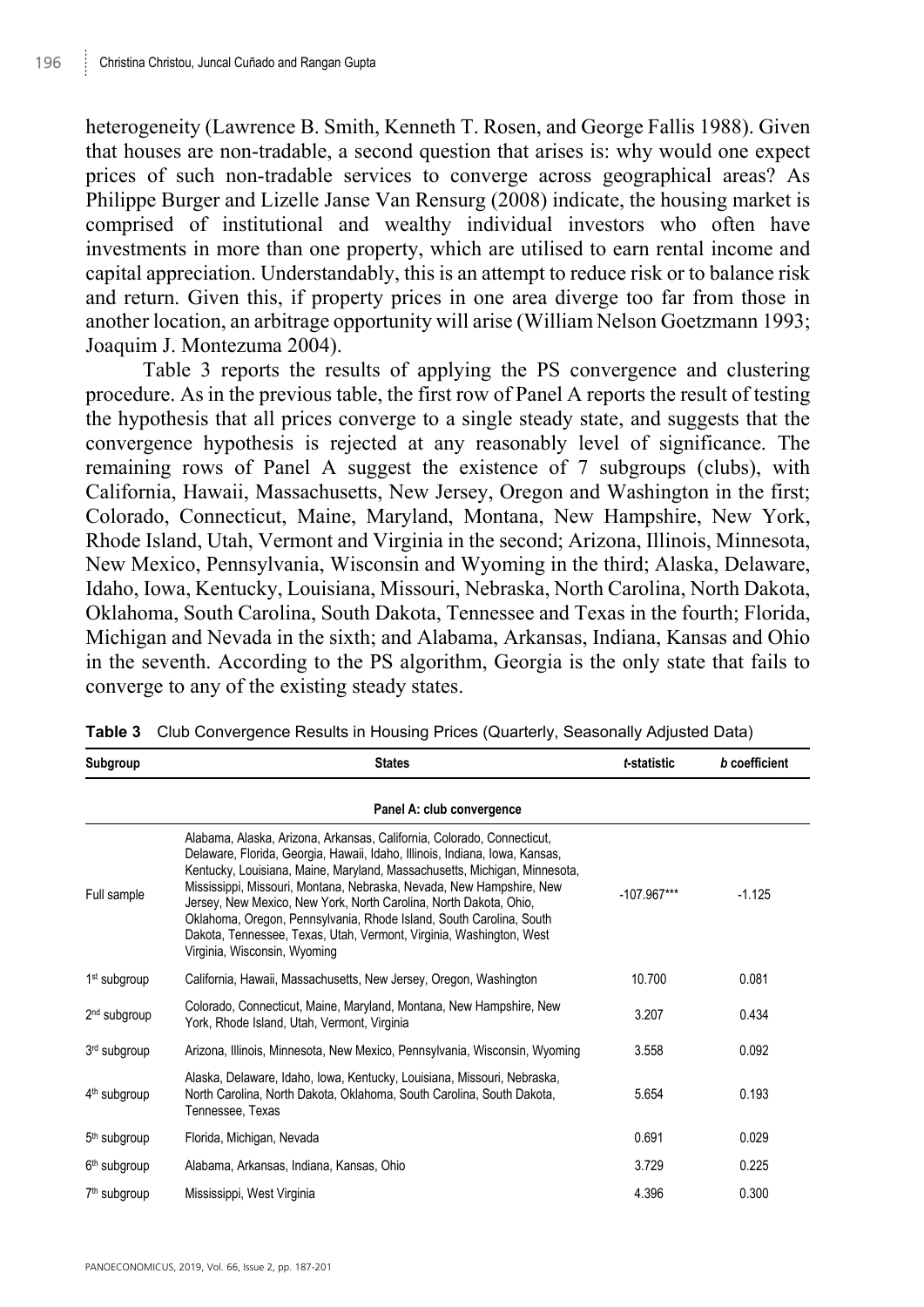| $1st$ subgroup + $2nd$ subgroup        | $-7.700***$  | $-0.432$ |
|----------------------------------------|--------------|----------|
| $2nd$ subgroup + $3rd$ subgroup        | $-8.894***$  | $-0.312$ |
| $3rd$ subgroup + $4th$ subgroup        | $-22.573***$ | $-0.501$ |
| $4th$ subgroup + $5th$ subgroup        | $-9.587***$  | $-0.185$ |
| $5th$ subgroup + $6th$ subgroup        | $-3.210***$  | $-0.711$ |
| $6th$ subgroup + $7th$ subgroup        | $-1.947**$   | $-0.298$ |
| $7h$ subgroup + non-converging country | $-1.746**$   | $-0.318$ |

**Panel B: subgroup merging**

**Notes:** \*, \*\* and \*\*\* denote the rejection of the null hypothesis of convergence at the 10%, 5% and 1% significance levels, respectively.

**Source:** Authors' calculations.

# 4. Concluding Remarks

The main objective of the paper is to examine the price convergence patterns across 50 U.S. states over the period 1960-2007 by employing the convergence algorithm developed by Phillips and Sul (2007). Although the price convergence across U.S. cities has been extensively studied in the literature, price convergence across U.S. states has not been previously analysed to the best of our knowledge, this is the first paper to study global price convergence across the 50 U.S. states. We believe that the use of state-level data for analysing price convergence complements the literature on price convergence across U.S. cities in different ways. First, it may help us understand how representative the sample of U.S. cities that is used extensively in the literature is for testing price convergence, given that this sample of cities does not represent all 50 U.S. states. Second, even for those states in which city prices are available, these prices are not always representative of state-level prices, especially for those states with a higher proportion of rural areas. In this context, the conclusions of this paper will allow us to analyse the degree of market integration across all of the U.S. states. Furthermore, this study will allow us to understand how prices across U.S. states adjust to monetary policy interventions. The main results are the following.

First, the empirical results suggest the rejection of full convergence of relative prices across the 50 U.S. states. According to the literature, this result could be explained by different factors, such as distance, transportation costs, the inclusion of nontraded goods in regional price indices (i.e. house prices), the differences in prices between urban and rural states, and the differential speeds of adjustment to small and large shocks (Cecchetti, Mark, and Sonora 2002). In this context, it would be interesting to distinguish between convergence in tradable and non-tradable good prices, but the lack of state-level price data for tradable goods makes it difficult to distinguish between convergence processes.

Second, among the 50 U.S. states, 11 subgroups or convergence clubs emerge. Taking a closer look at the states in each of these groups, some results are worth mentioning. For example, and as far as the first convergence group is concerned (Alabama, Georgia, Mississippi, North Carolina, South Carolina and Tennessee), distance seems to be the main factor explaining the convergence in prices among the six states in this group. The same variable, distance, seems to explain the convergence among some of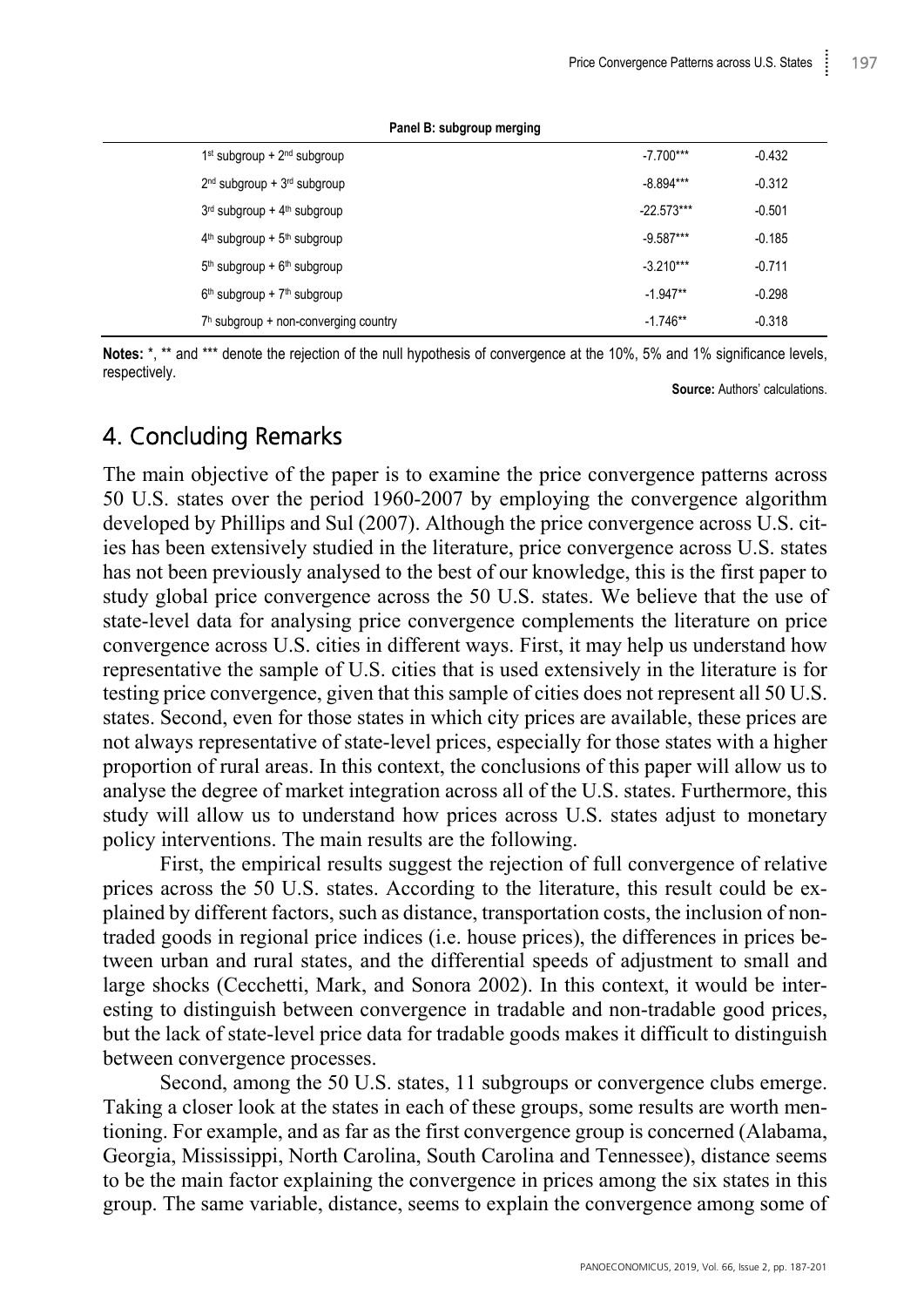the states in the 5<sup>th</sup> subgroup (Arizona, Colorado, New Mexico, Oklahoma and Utah) and the 8<sup>th</sup> subgroup (Montana, Nebraska, North Dakota and South Dakota). The significant relationship between the distance among regions and convergence has already been documented in the literature (Chmelarova and Nath 2009; Mark J. Holmes, Jesus Otero, and Theodor Panagiotidis 2011). Furthermore, a comparison of our results with the BEA classification of regions suggests the following. The above 6 states classified in the first subgroup, the states in the third group (Louisiana and Virginia), and two of the three states classified in the fourth group (Louisiana and West Virginia) are classified in the Southeast Region according to the BEA classification. This suggests the agreement of the results obtained in this paper with the BEA classification criteria. However, they also point to the existence of more than one convergence group within the extensive group of the Southeast region, at least when regional price dynamics are considered. While the distance could be a factor explaining the price convergence in some of the subgroups, the characteristics of the states classified in the eighth group (Maine, Montana, Nebraska, New Jersey, North Dakota and South Dakota) suggest that the factor behind the price convergence phenomenon across these U.S. states would be their larger rural population. This factor has also been identified in the literature as a determinant of price divergence (Cecchetti, Mark, and Sonora 2002).

Third, when we analyse the convergence in housing prices across U.S. states using the same methodology, the results also suggest that the null hypothesis of convergence to a single steady state should be rejected. Furthermore, among the 50 U.S. states, 7 subgroups convergence clubs emerge. As in the previous analysis, the distance among the states and the common characteristics of some of the regions (such as the percentage of rural population) are some of the factors that explain these results.

The main policy implications of the results are the following. First, the lack of evidence of convergence suggests a low degree of market integration across the U.S. states, which could be interpreted as a low competitive pressure in some of the states, although, as mentioned above, an analysis of the convergence process among the prices of tradable goods would help us better understand the forces behind the observed degree of market integration across the U.S. states. Second, the results point to the limitations of using the same national price deflator for calculating real regional variables (income, public expenditure in health, education, etc.) for comparison purposes. This limitation has already been pointed out in the studies on real *per capita* GDP convergence across U.S. states (see, for example, Steven C. Deller, Martin Shields, and David Tomberlin 1996 or Choi 2004b). Finally, national monetary policies aimed at stabilising national prices will affect regional prices differently.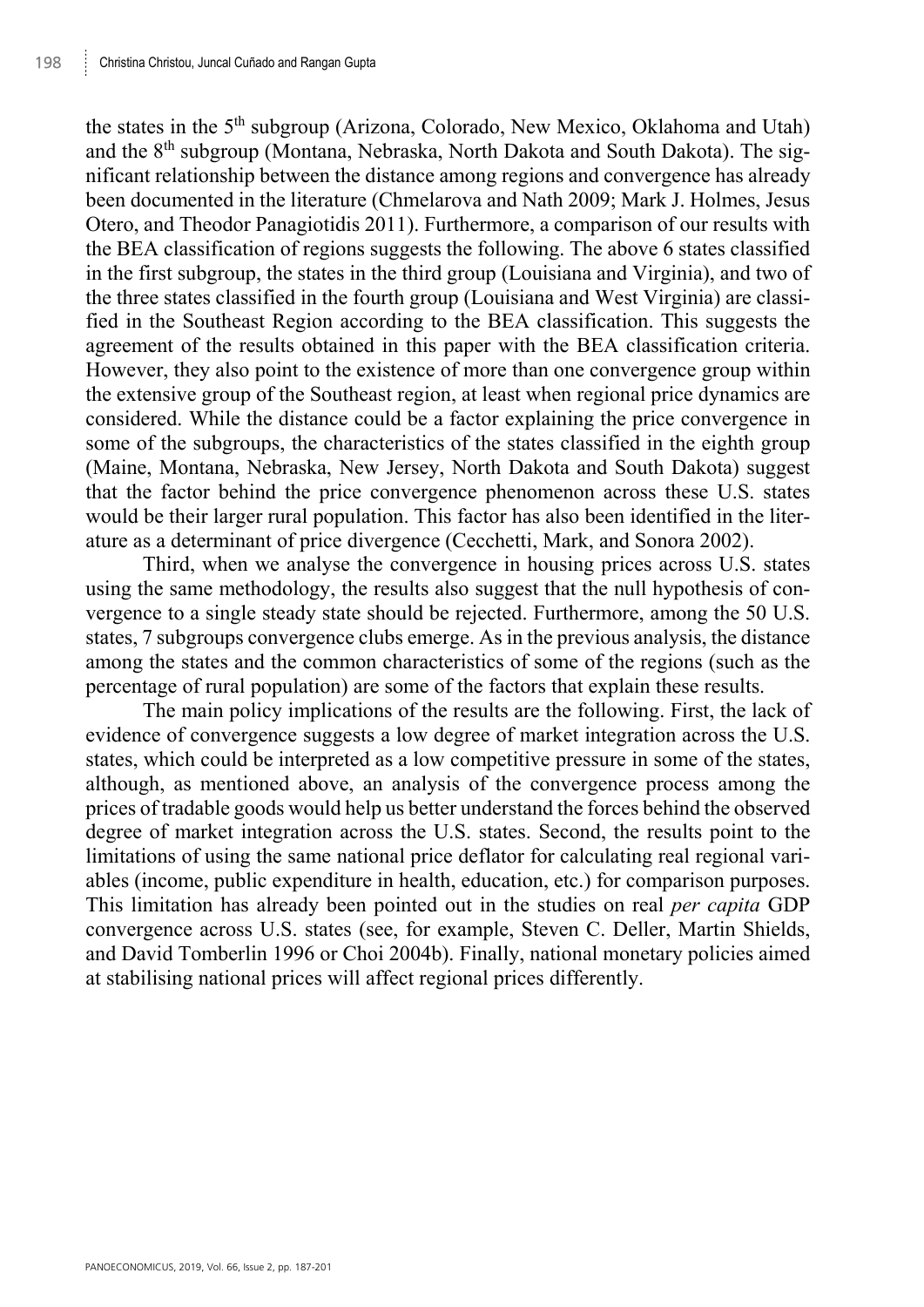# References

- **Basher, Syed A., and Josep L. Carrion-i-Silvestre.** 2009. "Price Level Convergence, Purchasing Power Parity and Multiple Structural Breaks in Panel Data Analysis: An Application to U.S. Cities." *Journal of Time Series Econometrics*, 1(1): 1-36. http://dx.doi.org/10.2202/1941-1928.1000
- **Basher, Syed A., and Josep L. Carrion-i-Silvestre.** 2011. "Measuring Persistence of U.S. City Prices: New Evidence from Robust Tests." *Empirical Economics*, 41(3): 739-745. http://dx.doi.org/10.1007/s00181-010-0388-1
- **Berry, William D., Richard C. Fording, and Russel L. Hanson.** 2000. "An Annual Cost of Living Index for the American States, 1960-95." *Journal of Politics*, 62(2): 550-567. http://dx.doi.org/10.1111/0022-3816.00025
- **Berry, William D., Richard C. Fording, and Russel L. Hanson.** 2009. "Revised 2009 Version of the Berry-Fording-Hanson State Cost of Living Index." http://dvn.iq.harvard.edu/dvn/.
- **Bureau of Labor Statistics (BLS).** 1997. "Measurement Issues in the Consumer Price Index." *Statistical Journal of the United Nations*, 15(1): 1-36. http://dx.doi.org/10.3233/SJU-1998-15101
- **Burger, Philippe, and Lizelle Janse Van Rensurg.** 2008. "Metropolitan House Prices in South Africa: Do They Converge?" *South African Journal of Economics*, 76(2): 291- 297. http://dx.doi.org/10.1111/j.1813-6982.2008.00190.x
- **Carlton, Dennis W., and Jeffrey M. Perloff.** 2005. *Modern Industrial Organization*. 4th ed. New York: Pearson Addison Wesley.
- **Cecchetti, Stephen G., Nelson C. Mark, and Robert J. Sonora.** 2002. "Price Index Convergence among United States Cities." *International Economic Review*, 43(4): 1081-1099. http://dx.doi.org/10.3386/w7681
- **Chmelarova, Viera, and Hiranya K. Nath.** 2009. "Do Regions Matter for the Behavior of City Relative Prices in the U.S.?" *The Empirical Economics Letters*, 8(11): 1081-1088.
- **Chmelarova, Viera, and Hiranya K. Nath.** 2010. "Relative Price Convergence among U.S. Cities: Does the Choice of Numeraire City Matter?" *Journal of Macroeconomics*, 32(1): 405-414. http://dx.doi.org/10.1016/j.jmacro.2009.09.006
- **Chiu, Ru-Lin.** 2002. "Testing the Purchasing Power Parity in Panel Data." *International Review of Economics and Finance*, 11(4): 349-362. http://dx.doi.org/10.1016/S1059- 0560(02)00139-9
- **Choi, Chi-Young.** 2004a. "Searching for Evidence of Long-Run PPP from a Post Bretton Woods Panel: Separating the Wheat from the Chaff." *Journal of International Money and Finance*, 23(7-8): 1159-1189. http://dx.doi.org/10.1016/j.jimonfin.2004.05.004
- **Choi, Chi-Young.** 2004b. "A Reexamination of Output Convergence in the U.S. States: Toward which Level(s) Are They Converging?" *Journal of Regional Science*, 44(4): 713-741. http://dx.doi.org/10.1111/j.0022-4146.2004.00355.x
- **Deller, Steven C., Martin Shields, and David Tomberlin.** 1996. "Price Differentials and Trends in State Income Levels: A Research Note." *The Review of Regional Studies*, 26(1): 99-113.
- **Frankel, Jeffrey A., and Andrew K. Rose.** 1996. "A Panel Project on Purchasing Power Parity: Mean Reversion within and between Countries." *Journal of International Economics*, 40(1-2): 209-224. http://dx.doi.org/10.3386/w5006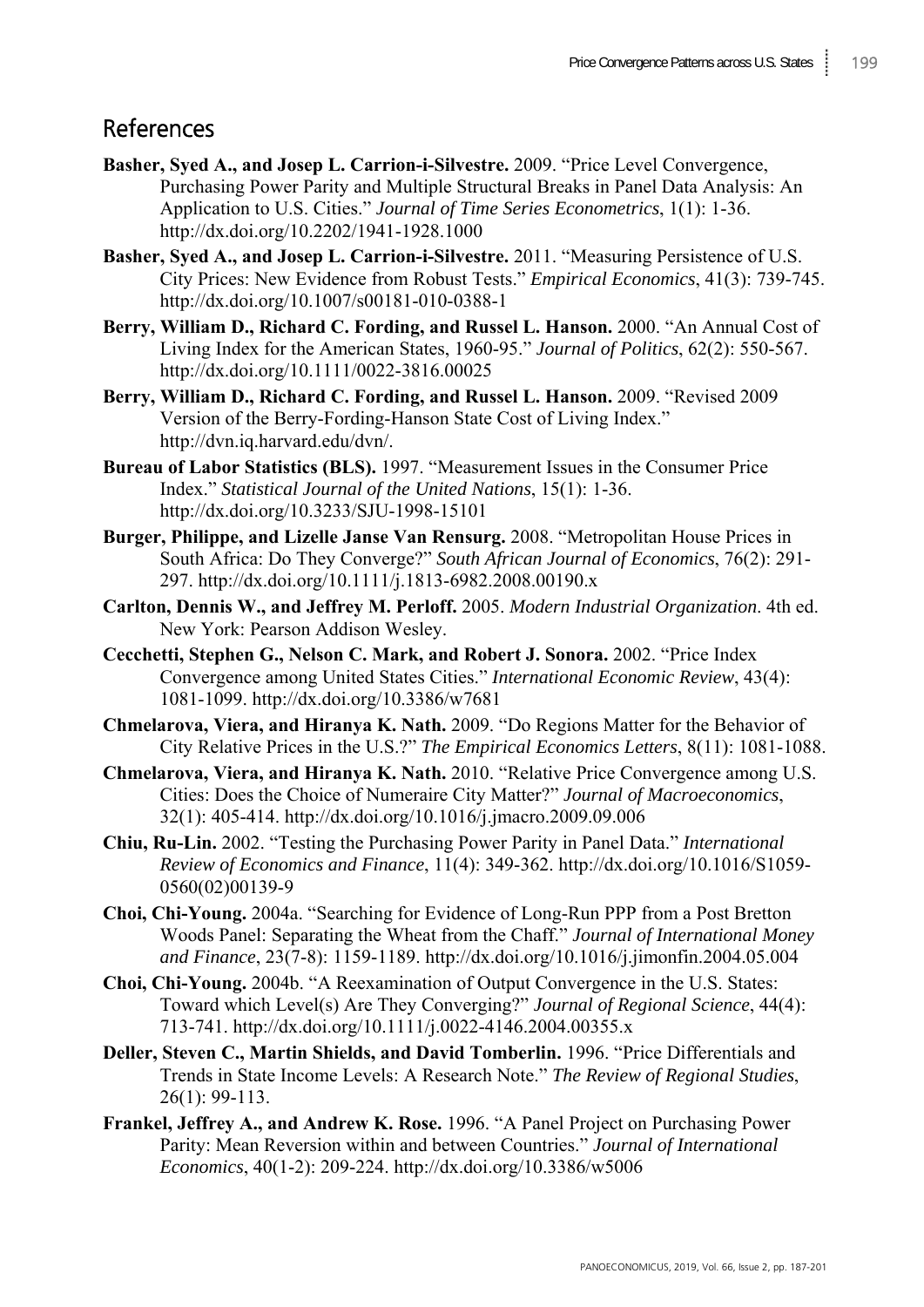- **Goetzmann, William Nelson.** 1993. "The Single Family Home in the Investment Portfolio." *Journal of Real Estate Finance and Economics*, 6(3): 201-222. http://dx.doi.org/10.1007/BF01096958
- **Hegwood, Natalie D., and Hiranya K. Nath.** 2013. "Structural Breaks and Relative Price Convergence among U.S. Cities." *Journal of Macroeconomics*, 36(C): 150-160. http://dx.doi.org/10.1016/j.jmacro.2012.12.006
- **Holmes, Mark J., Jesus Otero, and Theodor Panagiotidis.** 2011. "Investigating Regional House Price Convergence in the United States: Evidence from a Pair-Wise Approach." *Economic Modelling*, 28(6): 2369-2376. http://dx.doi.org/10.1016/j.econmod.2011.06.015
- **Huang, Ho-Chuan, Wei-Han Liu, and Chih-Chuan Yeh.** 2012. "Convergence in Price Levels across U.S. Cities." *Economic Letters*, 114(3): 145-248. http://dx.doi.org/10.1016/j.econlet.2011.09.039
- **Im, Kyung So, M. Hashem Pesaran, and Yongcheol Shin.** 2003. "Testing for Unit Roots in Heterogeneous Panels." *Journal of Econometrics*, 115(1): 53-74. http://dx.doi.org/10.1016/S0304-4076(03)00092-7
- **Kim, Young Se, and Jeffrey J. Rous.** 2012. "House Price Convergence: Evidence from U.S. State and Metropolitan Area Panels." *Journal of Housing Economics*, 21(2): 169-186. http://dx.doi.org/10.1016/j.jhe.2012.01.002
- **Levin, Andrew T., Chien-Fu Lin, and Chia-Sang J. Chu.** 2002. "Unit Root Tests in Panel Data: Asymptotic and Finite-Sample Properties." *Journal of Econometrics*, 108(1): 1- 24. http://dx.doi.org/10.1016/S0304-4076(01)00098-7
- **Montezuma, Joaquim.** 2004. "Owner-Occupied Housing and Household Asset Allocation: A Review of the Issues." *Property Management*, 22(4): 267-275. http://dx.doi.org/10.1108/02637470410558134
- **Motta, Massimo.** 2004. *Competition Policy Theory and Practice*. Cambridge, MA: Cambridge University Press.
- **Nath, Hiranya K., and Jayanta Sarkar.** 2009. "Unbiased Estimation of the Half-Life to Price Index Convergence among U.S. Cities." *Journal of Money, Credit and Banking*, 41(5): 1041-1046. http://dx.doi.org/10.1111/j.1538-4616.2009.00245.x
- **Nath, Hiranya K., and Jayanta Sarkar.** 2013. "City Relative Price Dynamics in Australia: Are Structural Breaks Important?" *The Economic Record*, 90(288): 33-48. http://dx.doi.org/10.1111/1475-4932.12077
- **Papell, David H.** 1997. "Searching for Stationarity: Purchasing Power Parity under the Current Float." *Journal of International Economics*, 43(3-4): 313-332. http://dx.doi.org/10.1016/S0022-1996(96)01467-5
- **Papell, David H.** 2006. "The Panel Purchasing Power Parity Puzzle." *Journal of Money, Credit and Banking*, 38(2): 447-467. http://dx.doi.org/10.1353/mcb.2006.0035
- **Parsley, David C., and Shang-Jin Wei.** 1996. "Convergence to the Law of One Price without Trade Barriers or Currency Fluctuations." *The Quarterly Journal of Economics*, 111(4): 1211-1236. http://dx.doi.org/10.2307/2946713
- **Phillips, Peter C. B., and Donggyu Sul.** 2007. "Transition Modelling and Econometric Convergence Tests." *Econometrica*, 75(6): 1771-1855. http://dx.doi.org/10.1111/j.1468-0262.2007.00811.x
- **Rogoff, Kenneth.** 1996. "The Purchasing Power Parity Puzzle." *Journal of Economic Literature*, 34(2): 647-668.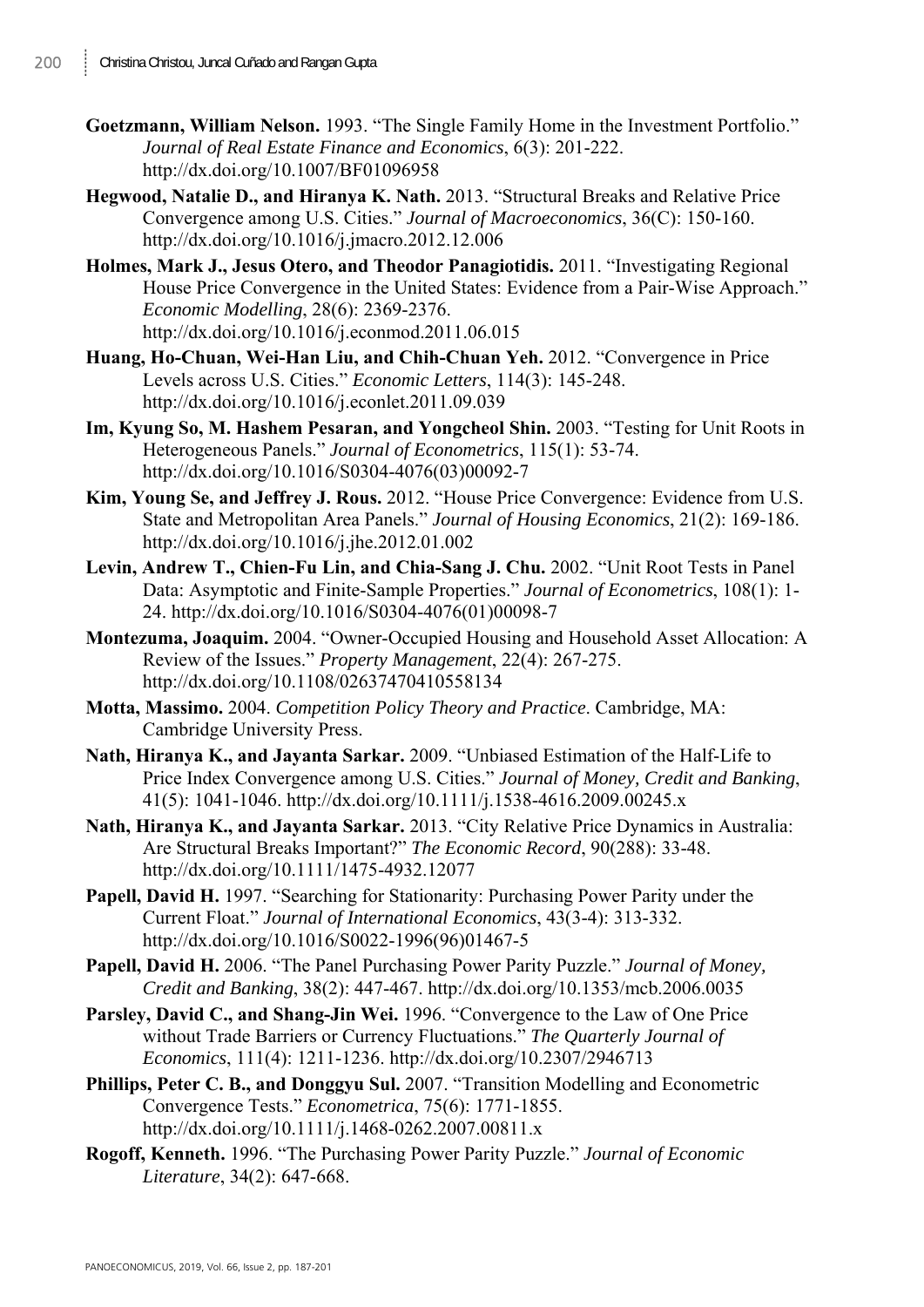- **Smith, Lawrence B., Kenneth T. Rosen, and George Fallis.** 1988. "Recent Developments in Economic Models of Housing Markets." *Journal of Economic Literature*, 26(1): 29- 64.
- **Wu, Yangru.** 1996. "Are Real Exchange Rates Nonstationary? Evidence from a Panel Data Test." *Journal of Money, Credit and Banking*, 28(1): 54-63. http://dx.doi.org/10.2307/2077966
- **Yazgan, Ege, and Hakan Yilmazkuday.** 2011. "Price-Level Convergence: New Evidence from U.S. Cities." *Economics Letters*, 110(2): 76-78. http://dx.doi.org/10.1016/j.econlet.2010.10.013